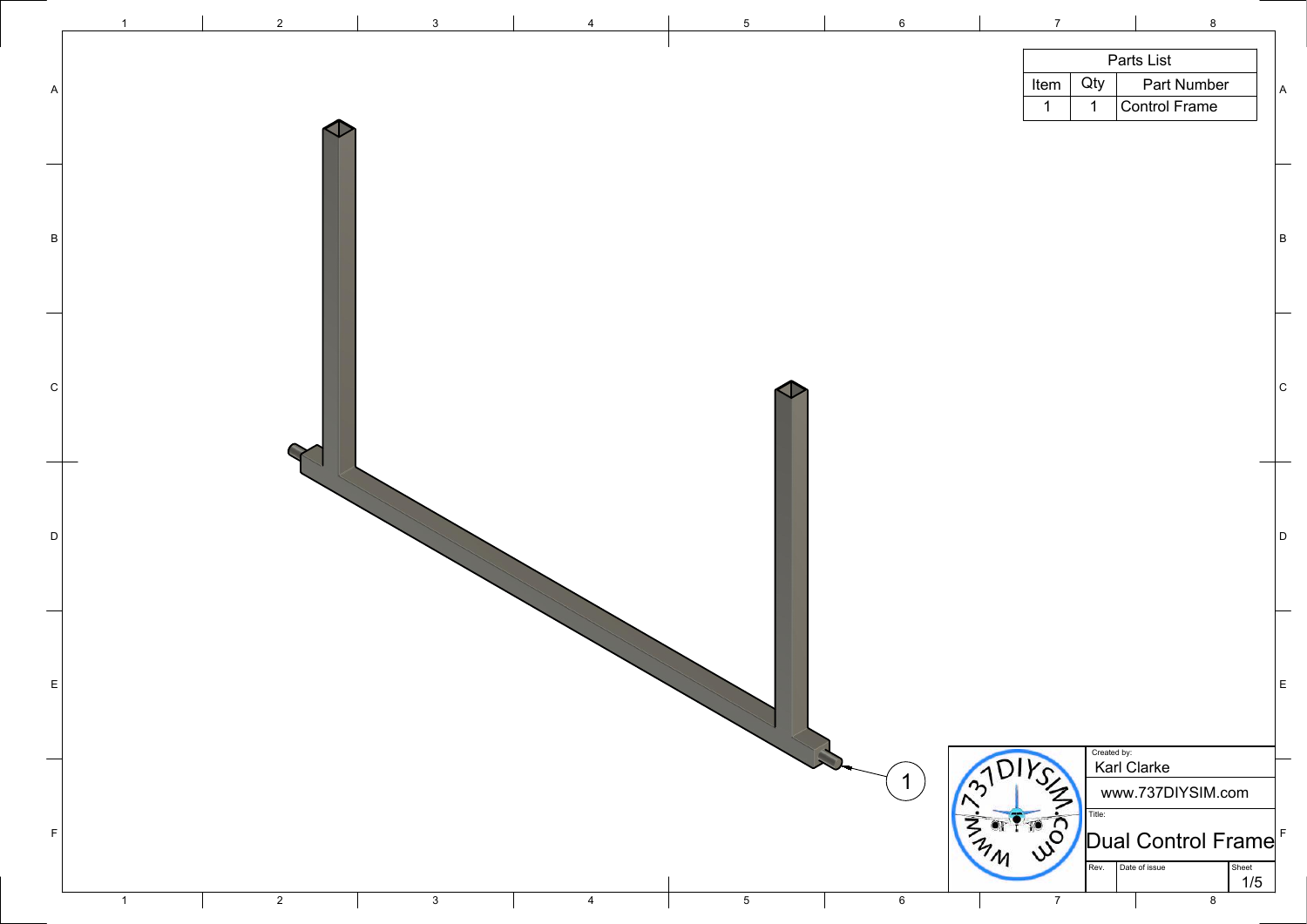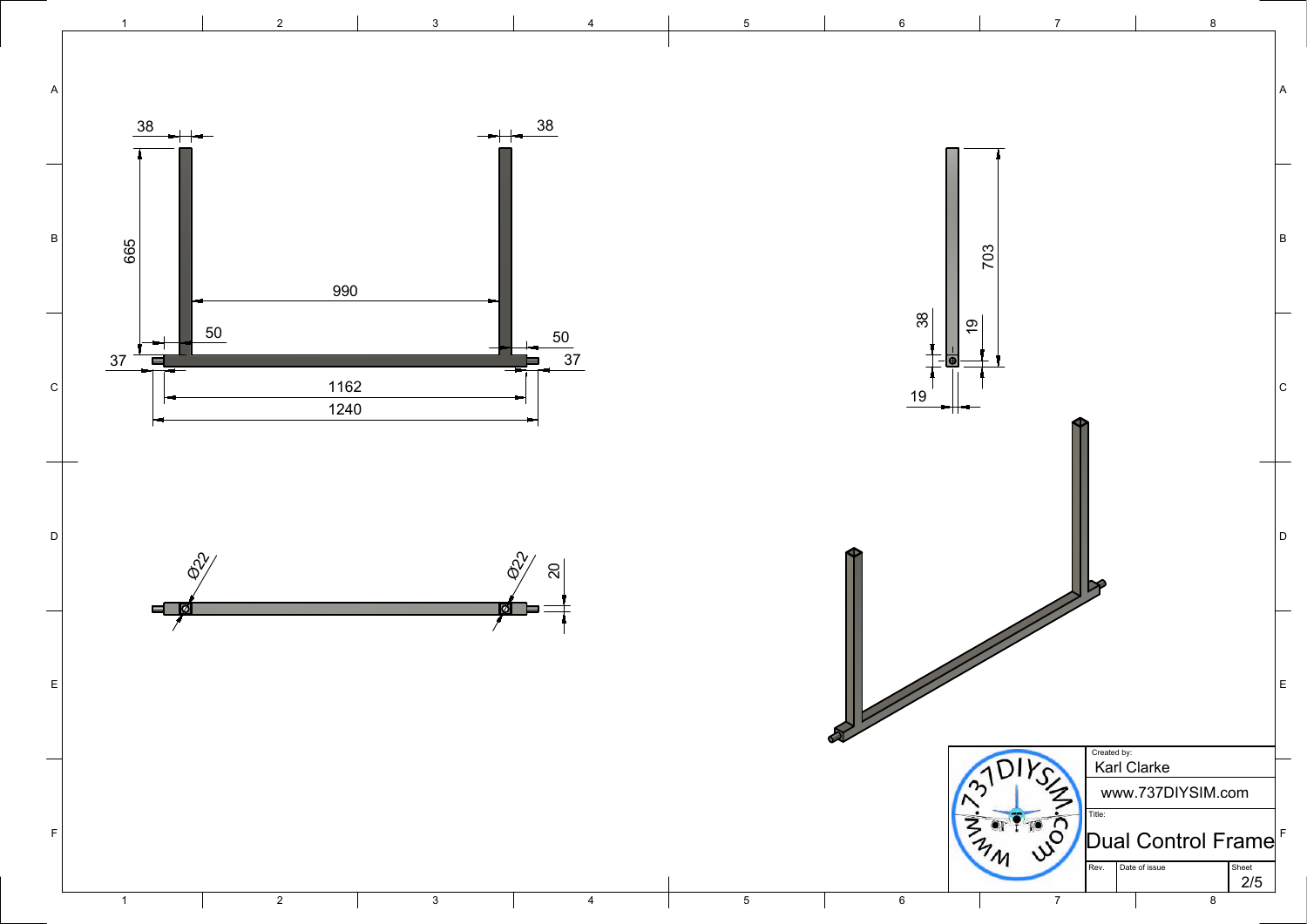|                          |                | $\overline{2}$ | $\mathbf{3}$ | $\overline{4}$ | $5\phantom{.0}$ | $6\overline{6}$ | $\overline{7}$<br>$8\phantom{1}$                                                       |                |
|--------------------------|----------------|----------------|--------------|----------------|-----------------|-----------------|----------------------------------------------------------------------------------------|----------------|
|                          |                |                |              |                |                 |                 | Parts List                                                                             |                |
|                          |                |                |              |                |                 |                 | Qty<br>Part Number<br>Item $ $                                                         | $\mathsf{A}$   |
|                          |                |                |              |                |                 |                 | Control Frame                                                                          |                |
|                          |                |                |              |                |                 |                 |                                                                                        |                |
|                          |                |                |              |                |                 |                 |                                                                                        |                |
|                          |                |                |              |                |                 |                 |                                                                                        |                |
| $\mathsf{B}$             |                |                |              |                |                 |                 |                                                                                        | $\overline{B}$ |
|                          |                |                |              |                |                 |                 |                                                                                        |                |
|                          |                |                |              |                |                 |                 |                                                                                        |                |
|                          |                |                |              |                |                 |                 |                                                                                        |                |
|                          |                |                |              |                |                 |                 |                                                                                        |                |
|                          |                |                |              |                |                 |                 |                                                                                        |                |
| $\vert$ C                |                |                |              |                |                 |                 |                                                                                        | $\mathsf{C}$   |
|                          |                |                |              |                |                 |                 |                                                                                        |                |
|                          |                |                |              |                |                 |                 |                                                                                        |                |
|                          |                |                |              | М              |                 |                 |                                                                                        |                |
|                          |                |                |              |                |                 |                 |                                                                                        |                |
| D                        |                |                |              |                |                 |                 |                                                                                        | $\Box$         |
|                          |                |                |              |                | И               |                 |                                                                                        |                |
|                          |                |                |              |                |                 |                 |                                                                                        |                |
| $\overline{\phantom{0}}$ |                |                |              |                |                 |                 |                                                                                        |                |
|                          |                |                |              |                |                 |                 |                                                                                        |                |
|                          |                |                |              |                |                 |                 |                                                                                        |                |
| E                        |                |                |              |                |                 |                 |                                                                                        | E              |
|                          |                |                |              |                |                 |                 |                                                                                        |                |
|                          |                |                |              |                |                 |                 |                                                                                        |                |
| $\overline{\phantom{0}}$ |                |                |              |                |                 |                 | Created by:<br>Karl Clarke                                                             |                |
|                          |                |                |              |                |                 |                 | Sim<br>www.737DIYSIM.com                                                               |                |
| F                        |                |                |              |                |                 |                 | Title:<br>$\begin{matrix} 2\pi & 0 \\ 2\pi & \sqrt{2} \\ 2\pi & \sqrt{2} \end{matrix}$ |                |
|                          |                |                |              |                |                 |                 | $\sqrt{\frac{1}{2}}$ Dual Control Frame                                                |                |
|                          |                |                |              |                |                 |                 | Rev.<br>Date of issue                                                                  | Sheet<br>3/5   |
|                          | $\overline{1}$ | $\overline{2}$ | $\mathbf{3}$ | $\overline{4}$ | $5\overline{)}$ | $6\overline{6}$ | $\overline{7}$<br>8                                                                    |                |

| _ |  |
|---|--|
| I |  |
|   |  |
|   |  |

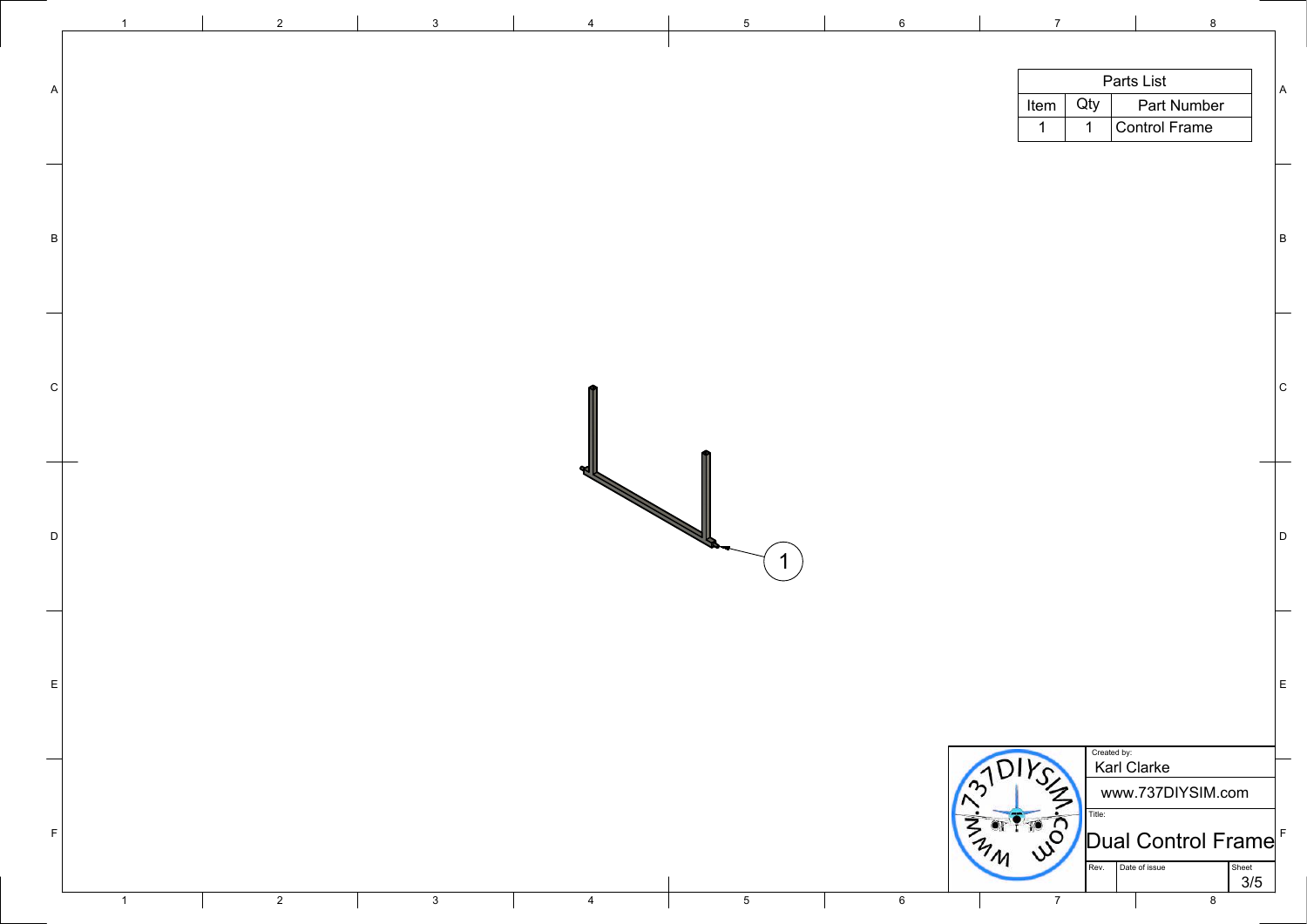|             |                         | $\overline{2}$ | $\mathbf{3}$ |                | -5              | $6^{\circ}$     |                                                                                                   | 8                                                                                |
|-------------|-------------------------|----------------|--------------|----------------|-----------------|-----------------|---------------------------------------------------------------------------------------------------|----------------------------------------------------------------------------------|
|             |                         |                |              |                |                 |                 |                                                                                                   |                                                                                  |
|             |                         |                |              |                |                 |                 |                                                                                                   |                                                                                  |
| B           |                         |                |              |                |                 |                 |                                                                                                   | B                                                                                |
|             |                         |                |              |                |                 |                 |                                                                                                   |                                                                                  |
| C           |                         |                |              |                |                 |                 |                                                                                                   | $\mathsf{C}$                                                                     |
|             |                         |                |              |                |                 |                 |                                                                                                   |                                                                                  |
| $\mathsf D$ |                         |                |              |                |                 |                 |                                                                                                   | D                                                                                |
|             |                         | 4000           | H            |                |                 |                 |                                                                                                   |                                                                                  |
| E           |                         |                |              |                |                 |                 |                                                                                                   | E                                                                                |
|             |                         |                |              |                |                 |                 | Created by:<br>Karl Clarke                                                                        |                                                                                  |
| $\mathsf F$ | $\overline{\mathbf{1}}$ |                |              |                |                 |                 | $\frac{2}{3}$<br>$\frac{3}{3}$<br>$\frac{3}{3}$<br>Title:<br>Rev. Date of issue<br>$\overline{7}$ | www.737DIYSIM.com<br>$^{\prime}$  Dual Control Frame $^{\prime}$<br>Sheet<br>4/5 |
|             |                         | $\overline{2}$ | $\mathbf{3}$ | $\overline{4}$ | $5\phantom{.0}$ | $6\overline{6}$ |                                                                                                   | 8                                                                                |

A